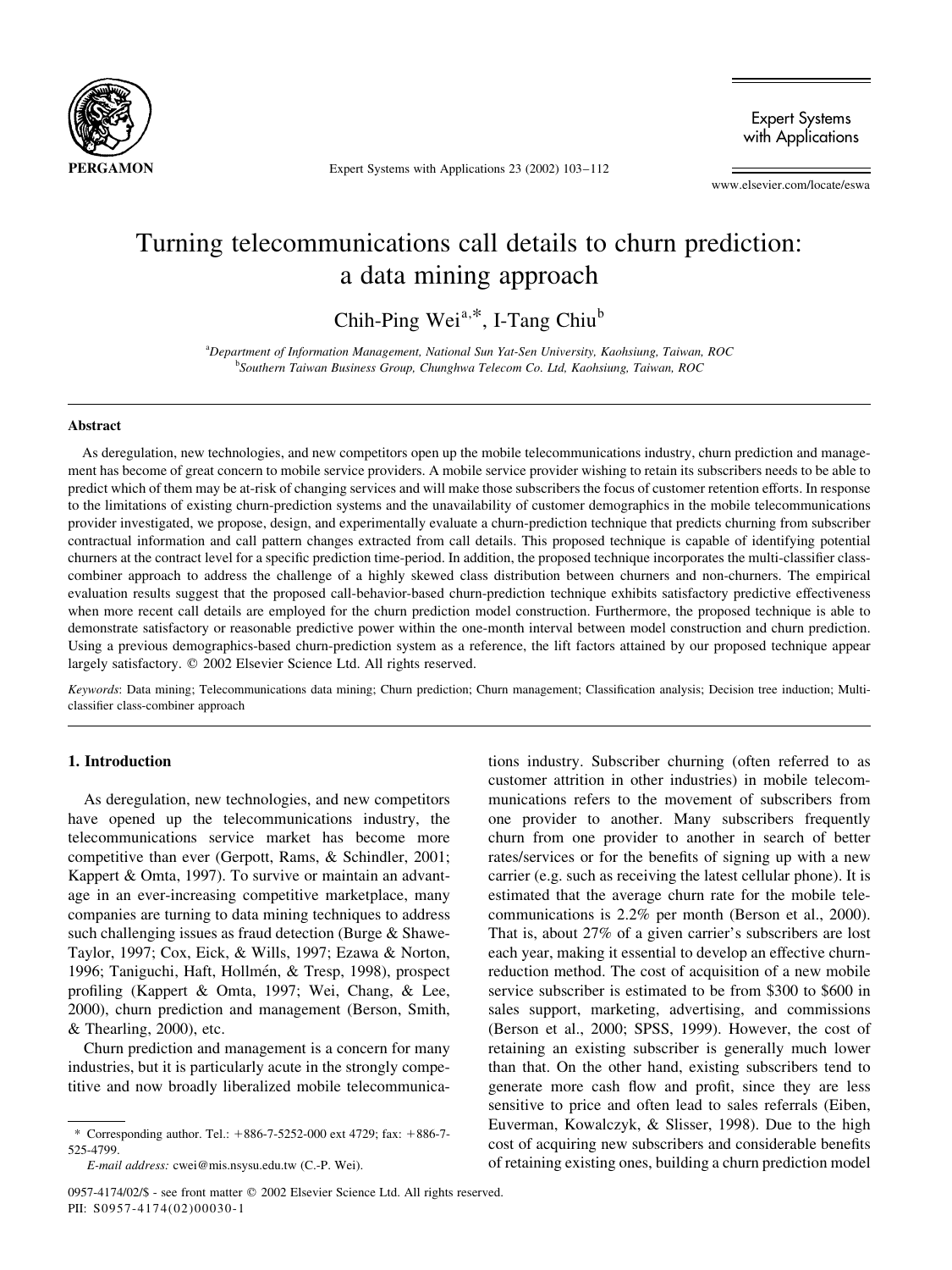to facilitate subsequent churn management and customer retention is critical for the success or bottom-line survival of a mobile telecommunications carrier in this greatly compressed market-space.

Data mining refers to a process of extracting previously unknown, valid and actionable patterns or knowledge from large databases for crucial business decision support (Berry & Linoff, 1997; Cabena, Hadjinian, Stadler, Verhees, & Zanasi, 1998; Chen, Han, & Yu, 1996; Frawley, Piatetsky-Shapiro, & Matheus, 1991). Based on the kinds of knowledge which can be discovered in databases, data mining techniques can be broadly classified into several categories, including classification, clustering, dependency analysis, data visualization, and text mining (Shaw, Subramaniam, Tan, & Welge, 2001). Classification analysis is a process that induces a model to categorize a set of preclassified instances (called training examples) into classes. Such a classification model is then used to classify future instances. Widely adopted classification techniques include decision tree induction, decision rule induction, and neural network. Clustering analysis is a process whereby a set of instances (without a predefined class attribute) is partitioned (or grouped) according to some distance metric into several clusters in which all instances in one cluster are similar to each other and different from the instances of other clusters. Dependency analysis discovers dependency patterns (e.g. association rules, sequential patterns, temporal patterns, and episode rules) embedded in data. Data visualization allows decision makers to view complex patterns in the data as visual objects in three dimensions and color; it supports advanced manipulation capabilities to slice, rotate or zoom the objects to provide varying levels of details of the patterns observed. Finally, text mining (including text) categorization, document clustering, term association discovery, information extraction, etc.) extracts patterns from textual documents and can be applied to facilitate document management and retrieval or to discover knowledge hidden in texts.

Past research on churn prediction in the telecommunications industry mainly employed classification analysis techniques for the construction of churn prediction models, using as predictors (i.e. input variables) user demographics, contractual data, customer service logs and/or call patterns aggregated from call details (e.g. average call duration, number of outgoing calls, etc.). For example, the classification and regression trees (CART) algorithm (Breiman, Friedman, Olshen, & Stone, 1984) was employed for churn prediction based on customer demographics and contractual data (e.g. length of service, contract type, etc.) as well as customer service logs from the customer service center that captured inbound calls from the customers (Berson et al., 2000). However, existing churn-prediction systems have several disadvantages. First, use of customer demographics in churn prediction renders the resulting churn analysis at the customer rather than contract (or subscriber) level. In other words, propensities of churning are calculated on a per customer rather than contract basis. It is quite common that a customer concurrently holds several mobile service contracts with a particular carrier, with some contracts more likely to be churned than others. In this regard, customer-level-based churn prediction is considered inappropriate. Second, information on some of the input variables employed by existing churn-prediction systems frequently are not readily available. For example, the mobile telecommunications company investigated in this study has very limited customer demographic information (e.g. only the name, date of birth, identification number, and billing address were collected for each subscriber). Unavailability of customer profiles, prevailing in most telecommunications companies in many countries, limits the applicability of existing churn-prediction systems.

In response to the described limitations of existing churnprediction systems, we exploit the use of call pattern changes and contractual data for developing a churnprediction technique that identifies potential churners at the contract level. Conceivably, subscriber churn is not an instantaneous occurrence that leaves no trace. Before an existing subscriber churns, his/her call patterns might be changed (e.g. the number of outgoing calls gradually get reduced). In other words, changes in call patterns are likely to include warning signals pointing toward churning. Such call pattern changes can be extracted from subscribers' call details and are valuable for constructing a churn prediction model based on a classification analysis technique.

The remainder of the paper is organized as follows, Section 2 details the data and variables used for the target churn prediction problem. Section 3 depicts the proposed churn-prediction technique, using a decision tree induction algorithm for learning. Section 4 describes the evaluation design and discusses important experimental results. This paper is concluded in Section 5 with a summary, discussion of its contributions and limitations, and some future research directions.

### 2. Data and variables

The mobile telecommunications company investigated in this study is one of the largest providers in Taiwan. As of November 2001, the carrier had a nationwide customer base of some 21,000,000 mobile service subscribers. Although its average churn rate is below the industry average in Taiwan, the company still is experiencing a high churn rate of  $1.5-2\%$  monthly.

As mentioned, the investigated company collects and maintains very limited information about its subscribers. An analysis of its operational databases suggests that two types of readily available data for target churn prediction include contractual data and the call details of subscribers. Specifically, for each subscriber (existing or prior), the contractual information consists of its phone number, contract type, payment type, contract starting date, and